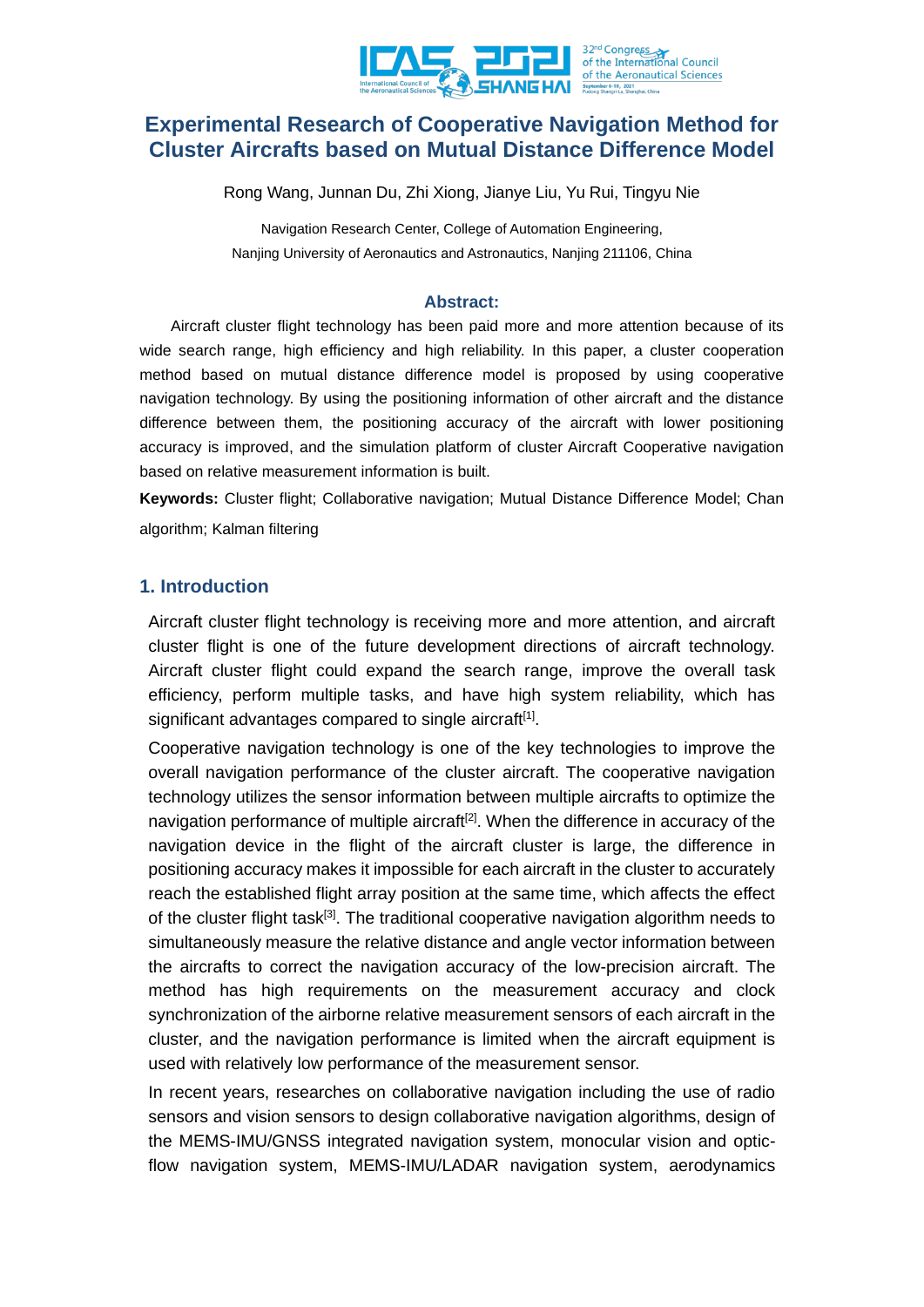model aided navigation and nonlinear filtering technique researches etc $[4,5]$ .

In this paper, a cooperative approach for clustered aircraft based on mutual distance difference model is proposed. The positioning information of other aircrafts in the cluster flight and the distance difference information between them are used to improve the positioning accuracy of the aircraft with lower positioning accuracy in the cluster. Based on the analysis of TDOA (Time Difference of Arrival) equations, the high-precision aircraft in the cluster flight system is used as the reference aircraft, and the remaining aircraft are used as the aircraft to be positioned to establish a cooperative navigation model. Then, according to the established collaborative navigation model, the algorithm for solving the cooperative navigation model of the cluster aircraft is designed. The collaborative navigation model solving algorithm is based on the Chan algorithm and is corrected by Taylor iterative algorithm. The Kalman filter is used to fuse the results of the above algorithm and the airborne navigation information of the low-precision aircraft to estimate the inertial navigation error of the low-precision aircraft, so as to improve the onboard navigation accuracy of the low-precision aircraft.

## **2 Cooperative Navigation based on Mutual Distance Difference**

## 2.1 Cooperative Navigation Scheme

According to the characteristics of the cooperative navigation model based on the mutual distance information established above, this section designs the cooperative positioning algorithm based on Chan-Taylor joint iterative algorithm and cooperative location algorithm based on spherical interpolation method respectively for different mutual distance measurement error environments. The scheme of cooperative navigation algorithm based on mutual distance information is shown in Figure 1.



Figure 1- Cooperative navigation scheme based on mutual distance information.

The algorithm based on mutual distance information is mainly divided into two steps. Firstly, in this section, Chan-Taylor joint iterative algorithm and spherical interpolation algorithm are designed respectively for Gaussian error ranging environment and non Gaussian ranging error environment. Then, according to the position results of the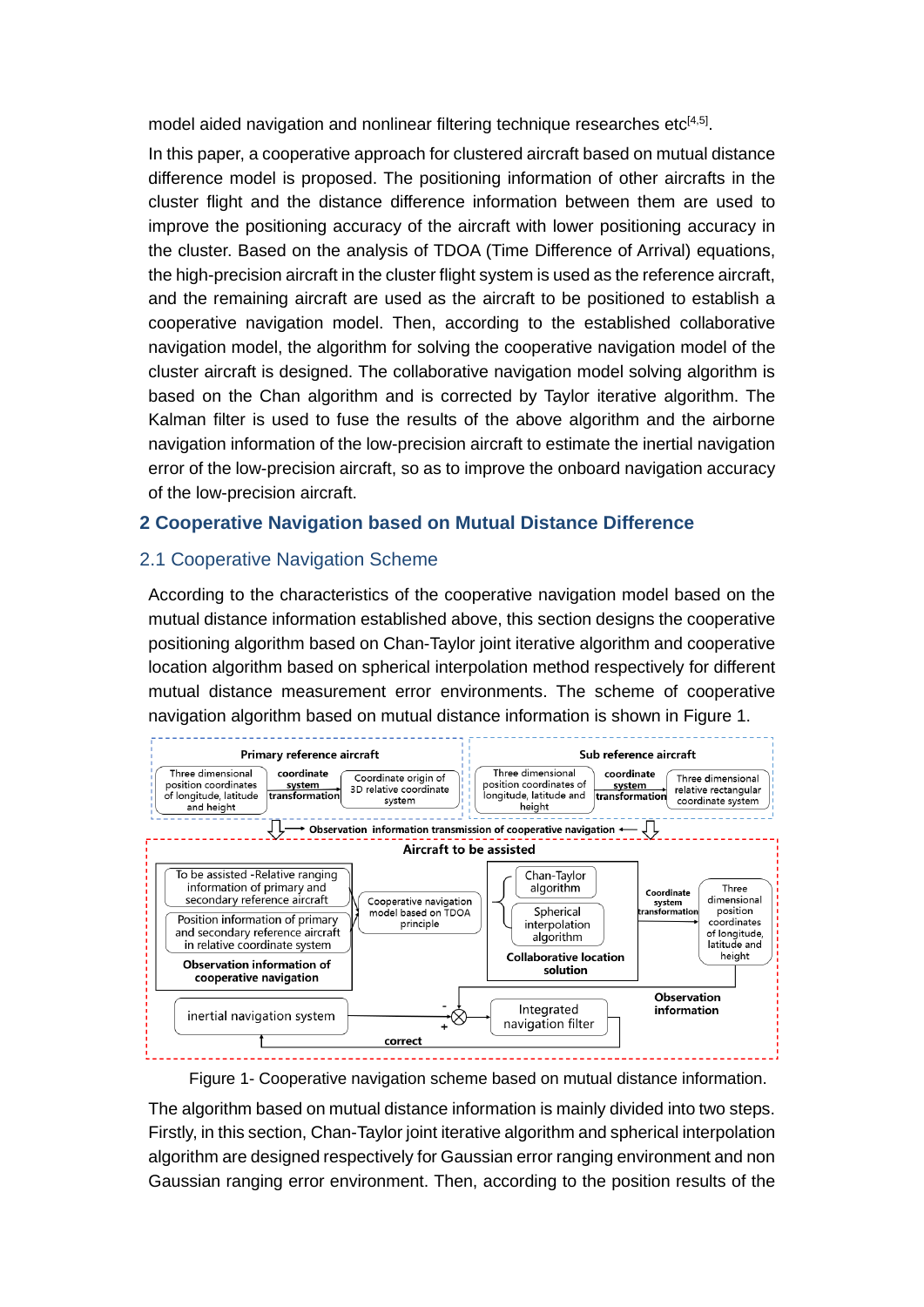aircraft to be assisted in the relative coordinate system calculated by the above algorithm, it is converted into the position coordinates of longitude and latitude through coordinate transformation, and it is used as the observation value to establish the Kalman filter model to correct the position information of the auxiliary aircraft's Airborne inertial navigation system.

## 2.2 Cooperative Navigation Model based on Mutual Distance Measurement

On the basis of the above hierarchical cooperative navigation structure, the cluster aircraft cooperative positioning algorithm based on the mutual distance information establishes the cooperative navigation model by acquiring the mutual distance information between the aircraft to be assisted and each reference aircraft to modify the navigation accuracy of the aircraft to be assisted. The schematic diagram of cluster aircraft cooperative positioning is shown in Figure 2.



Figure 2 -Cooperative positioning of cluster aircraft based on mutual distance information

According to the proposed hierarchical cooperative navigation structure, one aircraft in the reference aircraft layer is taken as the primary reference aircraft (aircraft 1 in the figure), and the other aircraft in the reference aircraft layer is taken as the secondary reference aircraft, in which the three-dimensional relative position vector of the reference aircraft *i* is  $r_i = (x_i, y_i, z_i)$ , taken a certain aircraft (aircraft 6 in the figure) in the assisted aircraft layer as the aircraft to be assisted, and the three-dimensional relative position coordinates of the aircraft to be assisted are  $r_0 = (x, y, z)$ , the cooperative navigation model is established by acquiring the distance information between the aircraft to be assisted and each reference aircraft. Finally, the position information of the aircraft to be assisted is calculated to correct the accuracy of the airborne navigation equipment. The distance difference between the auxiliary aircraft and the primary and secondary reference aircraft is  $\beta_i$ , the relative distance between the auxiliary vehicle and the primary reference vehicle is  $d_0$ , the relative distance between the secondary reference vehicle and the primary reference vehicle is  $d_i$ , the relative distance data between the auxiliary vehicle and the sub reference vehicle is  $D_i$ , among which  $i = 2, 3 \cdots n$ , *n* is the total number of reference aircraft of cluster aircraft system.

The longitude, latitude and altitude coordinates of each aircraft in the cluster system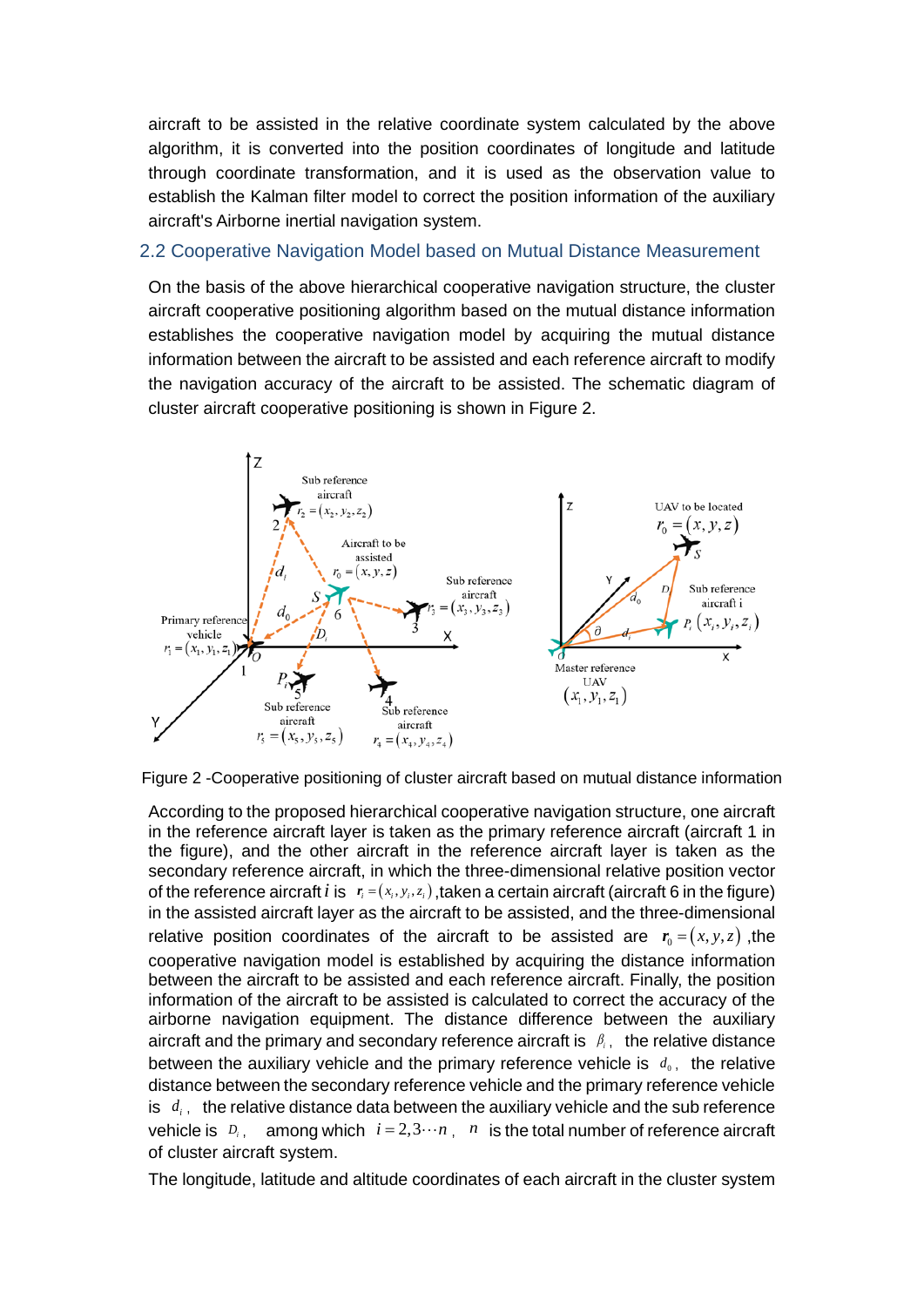are transformed into the earth coordinate system(Earth-Centered, Earth Fixed, ECEF), the conversion formula is shown below.

$$
\begin{cases}\n x_i = (R_N + H_i) \cos L_i \cos \lambda_i \\
 y_i = (R_N + H_i) \cos L_i \sin \lambda_i \\
 z_i = R_N (1 - f)^2 \sin L_i\n\end{cases}
$$
\n(1)

Above which,  $R_N$  is the curvature radius of the earth's prime circle,  $f$  is the oblateness of the earth,  $\lambda_i$  is the longitude of the aircraft *i*,  $L_i$  is the latitude of the aircraft  $i$ ,  $H_i$  is the height of the aircraft  $i$ . According to the above equation, the position coordinates of each aircraft in the three-dimensional earth coordinate system are calculated as  $x_i$ ,  $y_i$ ,  $z_i$  ( $1 \le i \le n$ ),  $n$  is the total number of vehicles in the cluster system. As shown in Figure 2.2, the relative coordinate system is established with the primary reference aircraft (aircraft 1) as the coordinate origin. The threedimensional coordinate axis is parallel to the ECEF coordinate system, the Z axis is parallel to the earth rotation axis, the X axis intersects the zero meridian in the equatorial plane, and the Y axis forms the right-handed rectangular coordinate system with the X axis and Z axis. The coordinates of each aircraft in the relative coordinate system are as follows:

$$
\begin{cases}\n x_i^r = x_i - x_1 \\
 y_i^r = y_i - y_1 \\
 z_i^r = z_i - z_1\n\end{cases} \quad (i = 2, 3 \cdots n)
$$
\n(2)

Because the relative coordinate system is established with the primary reference aircraft as the coordinate origin, the relative coordinates of the primary reference aircraft in the relative coordinate system are as follows:  $x_1^r = 0$ ,  $y_i^r = 0$ ,  $z_i^r = 0$ .

According to the distance relationship between the aircraft to be assisted and the primary and secondary reference aircraft in the above model, it can be concluded as follows:

$$
\overrightarrow{OS} = \overrightarrow{OP_i} + \overrightarrow{P_iS}
$$
 (3)

Among them, the point  $\overline{O}$  is the primary reference aircraft, the point  $\overline{S}$  is the auxiliary aircraft, and the point  $P_i$  is the secondary reference aircraft, the construction of distance difference data is as follows:

$$
\beta_i = d_0 - D_i \tag{4}
$$

According to the position coordinates of each aircraft in the relative coordinate system established above and the relative distance difference information between the aircraft to be assisted and each reference aircraft, the cooperative navigation model based on TDOA (time difference of arrival) principle is established as follows:

$$
\begin{cases}\n\sqrt{(x_2^r - x)^2 + (y_2^r - y)^2 + (z_2^r - z)^2} - \sqrt{(x_1^r - x)^2 + (y_1^r - y)^2 + (z_1^r - z)^2} = \beta_2 \\
\sqrt{(x_3^r - x)^2 + (y_3^r - y)^2 + (z_3^r - z)^2} - \sqrt{(x_1^r - x)^2 + (y_1^r - y)^2 + (z_1^r - z)^2} = \beta_3 \\
\vdots \\
\sqrt{(x_i^r - x)^2 + (y_i^r - y)^2 + (z_i^r - z)^2} - \sqrt{(x_1^r - x)^2 + (y_1^r - y)^2 + (z_1^r - z)^2} = \beta_i\n\end{cases}
$$
\n(5)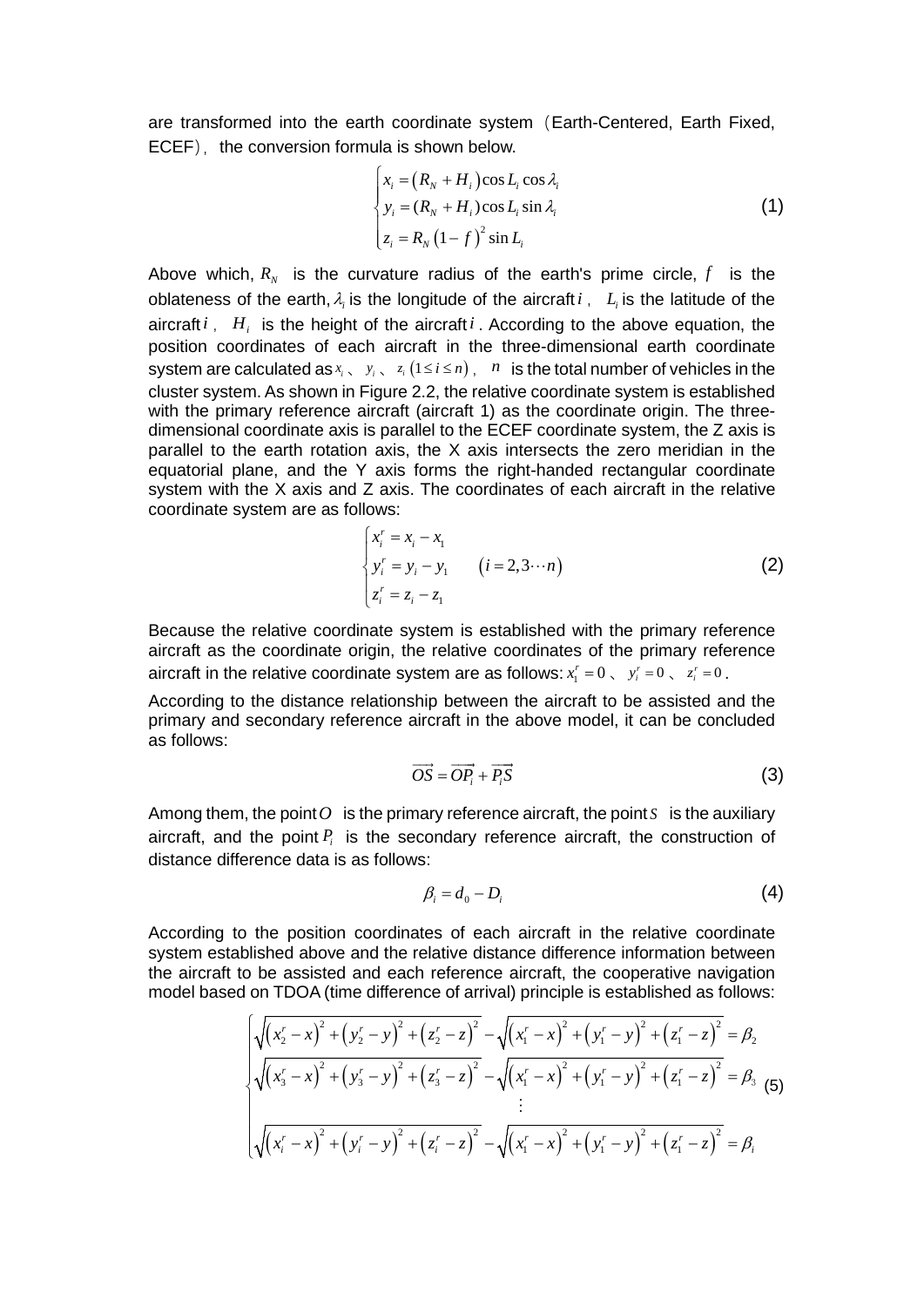Among them,  $(x, y, z)$  is the position coordinates of the aircraft to be assisted in the relative coordinate system,  $(x_i, y_i, z_i)$  is the position coordinates of the reference aircraft in the relative coordinate system, and  $\beta_i$  is the distance difference data between the aircraft to be assisted and the primary and secondary reference aircraft. Convert the above formula (5) to a matrix representation as follows:

$$
\begin{pmatrix} \beta_2^2 \\ \beta_3^2 \\ \vdots \\ \beta_i^2 \end{pmatrix} + 2 \begin{pmatrix} \beta_2 \\ \beta_3 \\ \vdots \\ \beta_i \end{pmatrix} * d_0 = -2 * \begin{pmatrix} X_{2,1} & Y_{2,1} & Z_{2,1} \\ X_{3,1} & Y_{3,1} & Z_{3,1} \\ \vdots & \vdots & \vdots \\ X_{i,1} & Y_{i,1} & Z_{i,1} \end{pmatrix} \begin{pmatrix} x \\ y \\ z \end{pmatrix} + \begin{pmatrix} K_2 - K_1 \\ K_3 - K_1 \\ \vdots \\ K_i - K_1 \end{pmatrix} \tag{6}
$$

Among which,  $X_{i,1} = x_i^r - x_1^r$ ,  $Y_{i,1} = y_i^r - y_i^r$ ,  $Z_{i,1} = z_i^r - z_i^r$ ;  $K_i = (x_i^r)^2 + (y_i^r)^2 + (z_i^r)^2$ ,

 $d_0$  is the mutual distance information from the auxiliary aircraft to the primary reference aircraft,  $i = 2, 3 \cdots n$ .

#### 2.3 Cooperative Navigation Algorithm based on Mutual Distance Information

#### *2.3.1Collaborative Localization Algorithm based on Chan-Taylor Joint Iteration*

According to the characteristics of the above-mentioned cooperative navigation model, by analyzing the characteristics of the above-mentioned cooperative navigation model and the range error environment obeying Gaussian distribution, this section proposes a Chan- Taylor joint iterative algorithm for solving the cooperative navigation model. Chan algorithm uses non recursive method to solve TDOA hyperbolic equation. The algorithm uses weighted least square, (Weighted Least Square, WLS) to solve the positioning equations to obtain non iterative closed form solution. Taylor iterative algorithm needs to first estimate the position coordinates of the aircraft to be assisted in the relative coordinate system, then use the principle of square error to modify the pre designed position coordinates, and reduce the error of position coordinates estimation by iterative method. The algorithm is highly dependent on the selection of initial values. In this section, according to the characteristics of the two algorithms, a Chan Taylor based collaborative navigation model algorithm is proposed. The Chan algorithm solves the result of the collaborative navigation model through the double least squares algorithm, that is, the position coordinates of the aircraft to be assisted, and takes the solution result as the initial value of the Taylor iterative algorithm, and sets the corresponding iterative threshold for algorithm iteration, Finally, the position coordinates of the vehicle to be assisted in the relative coordinate system with high accuracy are obtained. The algorithm has high accuracy when the ranging error obeys Gaussian distribution.

Chan algorithm uses double weighted least square to make full use of redundant information. The initial solution of the algorithm is obtained by the first least square algorithm, and then the final solution is obtained by the second least square operation according to the initial solution and constraints of the first algorithm.

According to the above model formula, Let  $z = (x, y, z, R)$  be the unknown vector, where  $(x, y, z)$  are the position coordinates of the aircraft to be assisted in the relative coordinate system, and establish the error vector equation as follows:

$$
\psi = h - G z \tag{7}
$$

Among which,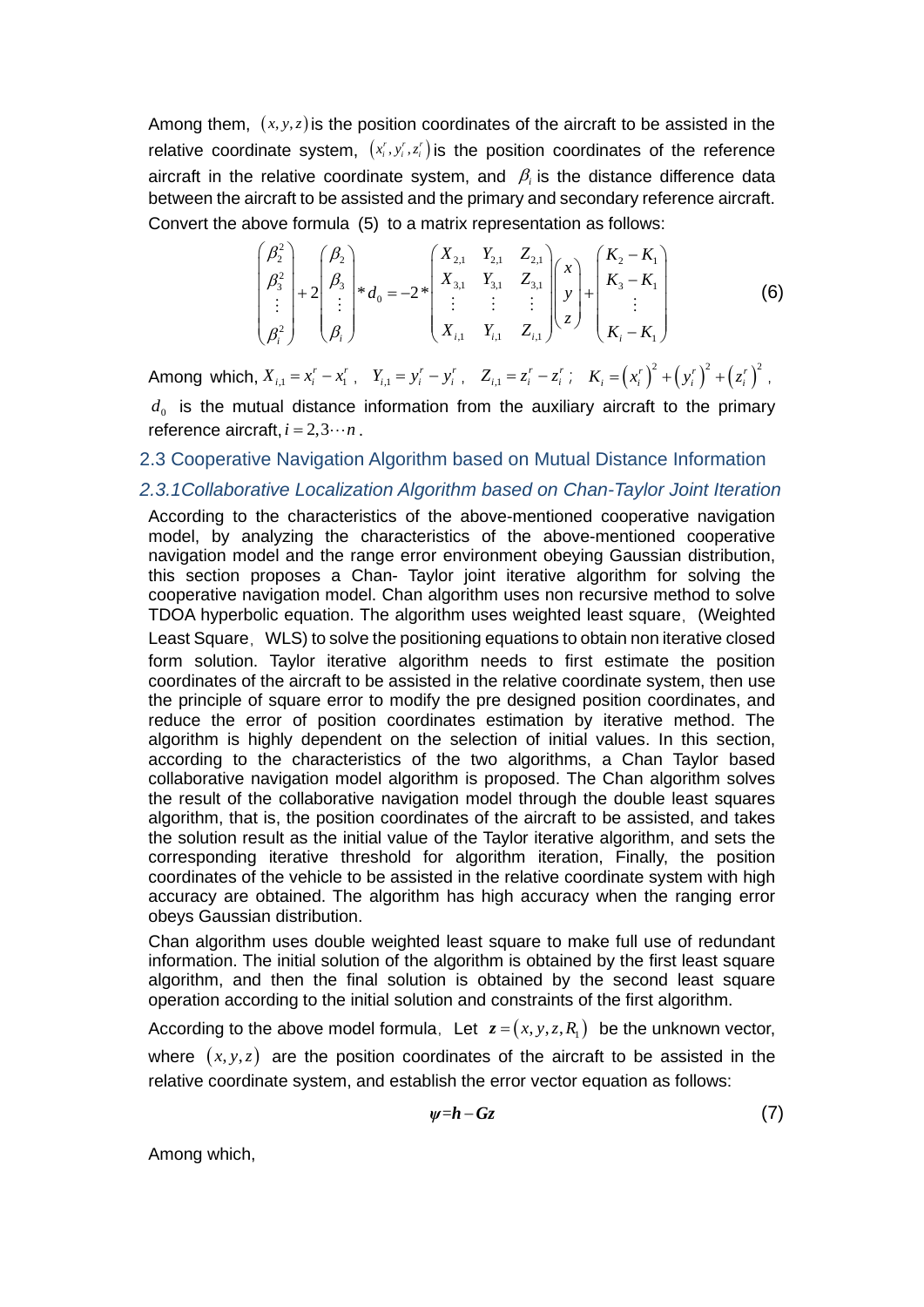$$
\boldsymbol{h} = \frac{1}{2} \begin{pmatrix} \beta_2^2 - K_2 + K_1 \\ \beta_3^2 - K_3 + K_1 \\ \vdots \\ \beta_i^2 - K_i + K_1 \end{pmatrix} \qquad \boldsymbol{G} = \begin{pmatrix} X_{2,1} & Y_{2,1} & Z_{2,1} & \beta_2 \\ X_{3,1} & Y_{3,1} & Z_{3,1} & \beta_3 \\ \vdots & \vdots & \vdots & \vdots \\ X_{i,1} & Y_{i,1} & Z_{i,1} & \beta_i \end{pmatrix}
$$

After the first WLS calculation of the error vector equation of the above equation (7), the estimated value of the position coordinates can be obtained as follows  $[6]$ :

$$
z = \arg\min\left\{ \left(\boldsymbol{h} - \boldsymbol{G}z\right)^{T} \boldsymbol{\psi}^{-1} \left(\boldsymbol{h} - \boldsymbol{G}z\right) \right\} = \left(\boldsymbol{G}^{T} \boldsymbol{\psi}^{-1} \boldsymbol{G}\right)^{-1} \left(\boldsymbol{G}^{T} \boldsymbol{\psi}^{-1} \boldsymbol{h}\right)
$$
(8)

Where. <sup> $\psi$ </sup> is the covariance matrix of the error vector, and its calculation method is as follows:

$$
\psi = cBQB \tag{9}
$$

Among them, *c* is the radio transmission speed,  $B = diag\{D_2, D_3, \cdots, D_n\}$ ,  $Q = \text{diag} \{\sigma_2, \sigma_3, \cdots, \sigma_n\}$ , *D<sub>i</sub>* is the relative distance between the sub reference aircraft and the aircraft to be assisted, and  $\sigma_i$  is the measurement error of distance difference data.

According to the first WLS calculation result *z* of the above formula (8) a new error vector is constructed as<sup>[7]</sup>

$$
\psi'=h'-G'z'\tag{10}
$$

Among which:

$$
\boldsymbol{h}' = \begin{bmatrix} (z(1) - x_1^r)^2 \\ (z(2) - y_1^r)^2 \\ (z(3) - z_1^r)^2 \\ z(4)^2 \end{bmatrix} \boldsymbol{G}' = \begin{bmatrix} 1 & 0 & 0 \\ 0 & 1 & 0 \\ 0 & 0 & 1 \\ 1 & 1 & 1 \end{bmatrix} \boldsymbol{z}' = \begin{bmatrix} (x - x_1^r)^2 \\ (y - y_1^r)^2 \\ (z - z_1^r)^2 \end{bmatrix}
$$

 $z(1)$ ,  $z(2)$ ,  $z(3)$ ,  $z(4)$  is the first four values of the matrix *z*.

The covariance matrix of the error vector  $\psi'$  is shown below <sup>[8]</sup>:

$$
\mathbf{B}' = diag\{ (z(1) - x_1^r), (z(2) - y_1^r), (z(3) - z_1^r), z(4) \}
$$
(11)

$$
\psi' = 4B' \text{cov}(z)B' \tag{12}
$$

The second WLS algorithm is used for estimation, and the solution equation is as follows:

$$
z' = \left(\mathbf{G}^{\prime T}\boldsymbol{\psi}^{\prime -1}\mathbf{G}^{\prime}\right)^{-1}\left(\mathbf{G}^{\prime T}\boldsymbol{\psi}^{\prime -1}\mathbf{h}^{\prime}\right)
$$
(13)

Finally, the position coordinates of the vehicle to be assisted in the relative coordinate system are as follows<sup>[9]</sup>: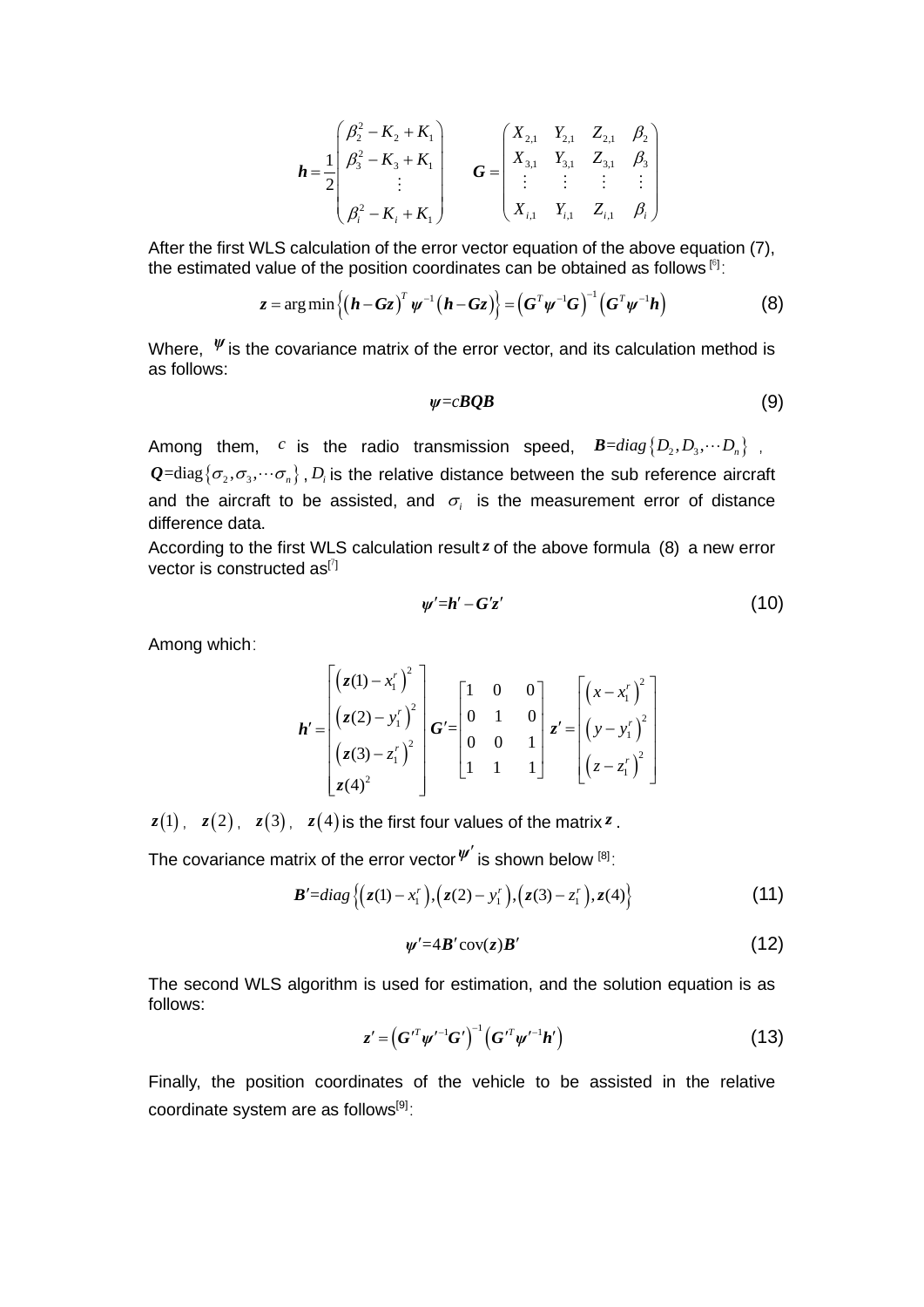$$
z_p = \pm \sqrt{z'} + \begin{pmatrix} x_1^r \\ y_1^r \\ z_1^r \end{pmatrix}
$$
 (14)

Among them,  $(x_1, y_1, z_1)$  is the position coordinates of the main reference aircraft in relative coordinates. Finally, according to the distance between the calculation and the primary reference aircraft, the position coordinates with smaller distance are selected to obtain the initial value of the position $(x_{v}, y_{v}, z_{v})$  of the auxiliary aircraft in the relative coordinate system by Chan algorithm.

According to the initial value solved by Chan algorithm, it is taken as the initial value of Taylor iterative algorithm, and the iterative threshold  $\varepsilon'$  of Taylor algorithm is set. The iterative process is repeated until the algorithm threshold is reached, and the position data of the aircraft to be assisted with high accuracy is obtained.

The Taylor iterative algorithm first establishes the distance difference function  $f_i(x, y, z)$ ,  $i = 2, 3 \cdots n$  of the aircraft, and the expression of the distance difference function of the aircraft is as follows:

$$
f_i(x, y, z) = \hat{\beta}_i + \varepsilon_i
$$
\n(15)

Among them,  $\hat{\beta}_i$  is the distance difference data and  $\epsilon_i$  is the distance difference data error. According to the position coordinates calculated by Chan algorithm, the position true value of the aircraft to be assisted is established as follows:

$$
\begin{cases}\nx = x_v + \delta_x \\
y = y_v + \delta_y \\
z = z_v + \delta_z\n\end{cases}
$$
\n(16)

Among them,  $(x_v, y_v, z_v)$  is the initial value calculated by Chan algorithm,  $(\delta_{x}, \delta_{y}, \delta_{z})$  is the error of position truth value calculated by the algorithm, and  $(x, y, z)$  is the position truth value of the aircraft to be assisted in the relative coordinate system.

Taylor expansion of the function  $f_i$  , and take the first two terms, as follows<sup>[10]</sup>.

$$
f_{i,v} + \alpha_{i,1} \delta_x + \alpha_{i,2} \delta_y + \alpha_{i,3} \delta_z \approx D_i + \varepsilon_{i,1}
$$
\n(17)

$$
\begin{cases}\nf_{i,v} = f_i(x_v, y_v, z_v) \\
\alpha_{i,1} = \frac{\partial f_i}{\partial x}\bigg|_{x_v, y_v, z_v} = \frac{x_1 - x_v}{d_0} - \frac{x_i - x_v}{d_0} \\
\alpha_{i,2} = \frac{\partial f_i}{\partial y}\bigg|_{x_v, y_v, z_v} = \frac{x_1 - x_v}{d_0} - \frac{x_i - x_v}{D_i} \\
\alpha_{i,3} = \frac{\partial f_i}{\partial z}\bigg|_{x_v, y_v, z_v} = \frac{y_1 - y_v}{d_0} - \frac{y_i - y_v}{D_i} \\
R_1 = \sqrt{(x_v - x'_i)^2 + (y_v - y'_i)^2 + (z_v - z'_i)^2}\n\end{cases}
$$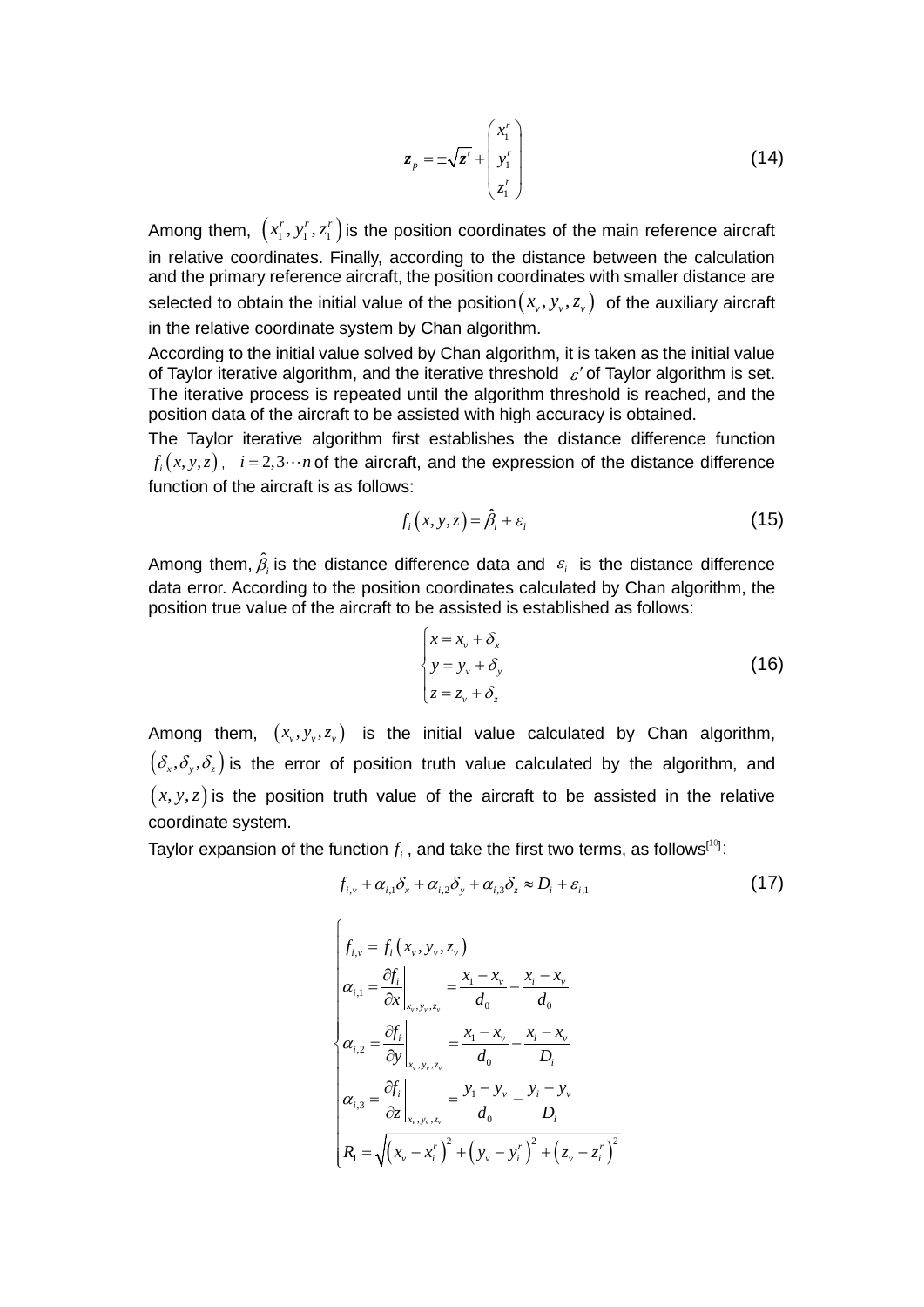Among them,  $d_0$  is the relative distance between the auxiliary aircraft and the primary reference aircraft, *Di* is the relative distance between the auxiliary aircraft and the secondary reference aircraft.

Rewrite formula (17) into a matrix expression as follows:

$$
A\delta = D + e
$$
\n(18)  
\nAmong which,  $A = \begin{bmatrix} \alpha_{2,1} & \alpha_{2,2} & \alpha_{2,3} \\ \alpha_{3,1} & \alpha_{3,2} & \alpha_{3,3} \\ \vdots & \vdots & \vdots \\ \alpha_{i,1} & \alpha_{i,2} & \alpha_{i,3} \end{bmatrix}$ ,  $\delta = \begin{bmatrix} \delta_x \\ \delta_y \\ \delta_z \end{bmatrix}$ ,  $D = \begin{bmatrix} \beta_2 - f_{2,\nu} \\ \beta_3 - f_{3,\nu} \\ \vdots \\ \beta_i - f_{i,\nu} \end{bmatrix}$ ,  $e = \begin{bmatrix} \epsilon_{2,1} \\ \epsilon_{3,1} \\ \vdots \\ \epsilon_{i,1} \end{bmatrix}$ 

Use WLS to solve the formula (18) as follows:

$$
\delta = (A^T Q^{-1} A)^{-1} A^T Q^{-1} D \tag{19}
$$

Where, *Q* is the covariance matrix of TDOA measurement error.

By constantly comparing the calculated  $\delta$  value with the set threshold  $\varepsilon'$  until it is lower than the threshold, the position coordinates of the aircraft to be assisted in the relative coordinate system are obtained as follows:

$$
\begin{cases}\nx' = x_v + \delta_x \\
y' = y_v + \delta_y \\
z' = z_v + \delta_z\n\end{cases}
$$
\n(20)

Among them,  $(x_v, y_v, z_v)$  is the initial value of the vehicle to be assisted calculated by Chan algorithm in relative coordinate system,  $(\delta_{x}, \delta_{y}, \delta_{z})$  is the position error of the vehicle to be assisted which jumps out of threshold threshold in the cyclic iteration, and  $(x', y', z')$  is the position coordinate of the target vehicle in the relative coordinate system obtained by the cyclic iteration.

# *2.3.2 Cooperative Localization Algorithm based on Spherical Interpolation*

The above algorithm based on Chan-Taylor is mainly aimed at the Los environment, and the positioning accuracy is higher when the ranging error is mainly Gaussian noise. However, there are non line of sight (NLOS) errors in the measurement of mutual distance due to the position relationship of cluster aircraft. In the non line of sight (NLOS) error and other interference environment, the ranging error of each aircraft in the cluster aircraft system does not obey Gaussian distribution. In view of this situation, this section proposes a cooperative localization algorithm based on spherical interpolation algorithm, which can improve the accuracy of cooperative localization in non Gaussian error measurement environment to a certain extent.

The spherical interpolation algorithm only needs simple matrix operation to calculate the position of the aircraft to be assisted, so it needs less calculation, does not need a lot of iteration and search, and has high efficiency. In this algorithm, the distance equation error is introduced into the measurement equation to replace the traditional measurement error, and it is used as the optimization basis. The nonlinear constraint problem is transformed into a linear constraint problem. Finally, the double least square algorithm is used to solve the target position. This method can effectively improve the accuracy of target position solution in non Gaussian error environment.

The cooperative navigation model solved by spherical interpolation algorithm is based on TDOA principle. According to the position coordinates and relative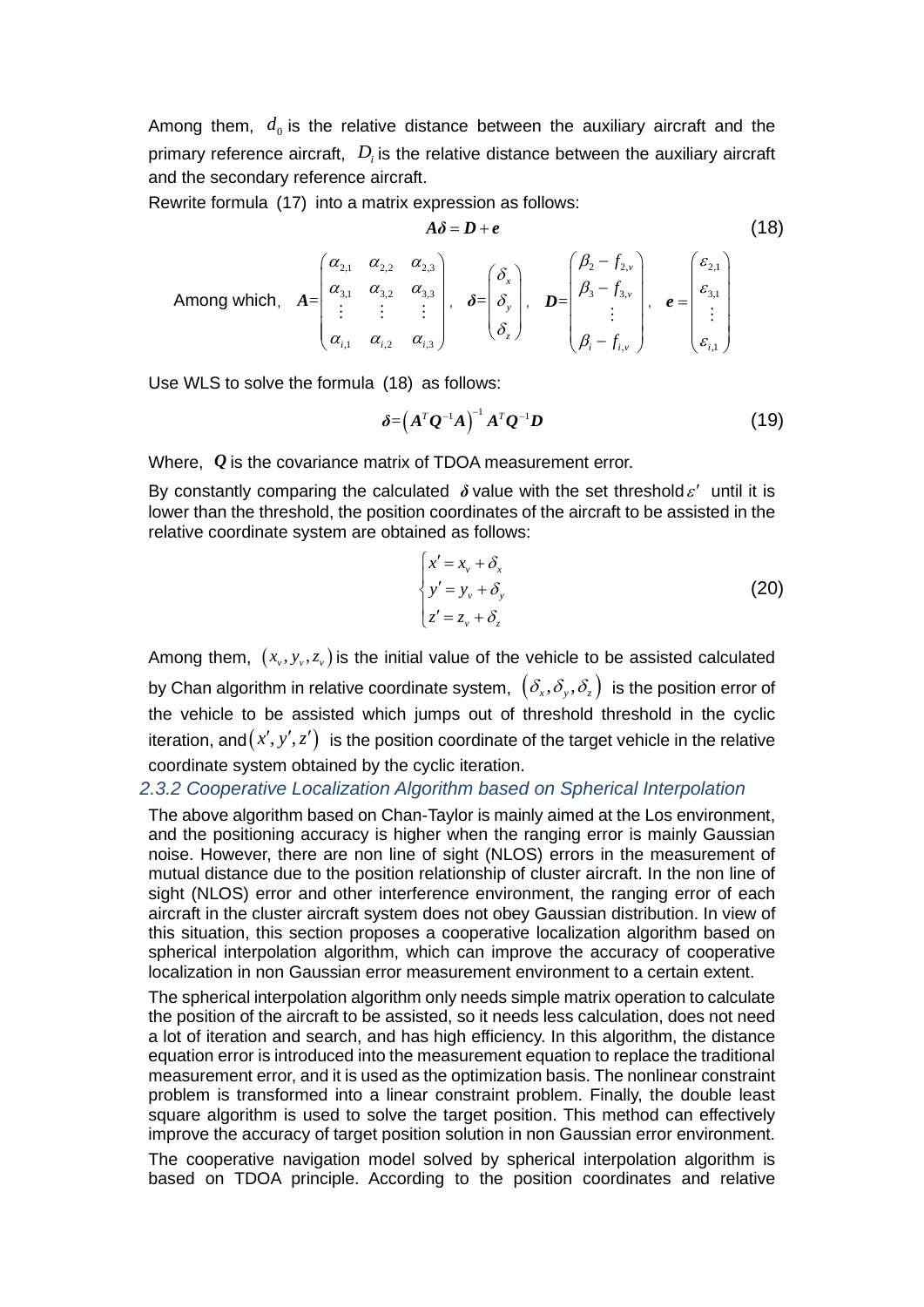relationship of each aircraft in Figure 2.2. The relative distance equation and distance difference data  $\beta_i$  between the auxiliary aircraft and the primary and secondary reference aircraft can be obtained.

The relative distance *Di* between the aircraft to be assisted and the sub reference aircraft is calculated by the aircraft position coordinates in the relative coordinate system, as follows:

$$
D_i = ||\mathbf{r}_0 - \mathbf{r}_i|| \tag{21}
$$

The expansion of equation(21) is as follows:

$$
D_i^2 = ||\mathbf{r}_0||^2 - 2\langle \mathbf{r}_0, \mathbf{r}_i \rangle + ||\mathbf{r}_i||^2 = d_0^2 - 2\mathbf{r}_i^T \mathbf{r}_0 + d_i^2
$$
 (22)

Substitute formula(4) into formula(22) and expand:

$$
d_i^2 - \beta_i^2 - 2d_0 \beta_i - 2r_i^T r_0 = 0 \quad i = 2, 3 \cdots n \tag{23}
$$

Considering the actual measurement environment, each distance data has measurement error, and the above equation(23) has error. The spherical interpolation algorithm replaces the measurement error by introducing the error  $\varepsilon_i$ of distance difference equation, as follows:

$$
\varepsilon_i = d_i^2 - \beta_i^2 - 2d_0 \beta_i - 2r_i^T r_0 \tag{24}
$$

The above formula (24) is transformed into a matrix expression as follows:

$$
\varepsilon = a - 2d_0 \beta - 2Sr_0 \tag{25}
$$

Among which:

$$
\boldsymbol{\varepsilon} = \begin{bmatrix} \varepsilon_2 \\ \varepsilon_3 \\ \vdots \\ \varepsilon_n \end{bmatrix}, \quad \boldsymbol{\alpha} = \begin{bmatrix} d_2^2 - \beta_2^2 \\ d_3^2 - \beta_3^2 \\ \vdots \\ d_n^2 - \beta_n^2 \end{bmatrix}, \quad \boldsymbol{\beta} = \begin{bmatrix} \beta_2 \\ \beta_3 \\ \vdots \\ \beta_n \end{bmatrix}, \quad \boldsymbol{S} = \begin{bmatrix} \boldsymbol{r}_2^T \\ \boldsymbol{r}_3^T \\ \vdots \\ \boldsymbol{r}_n^T \end{bmatrix}
$$

In the above matrix, the position  $r_0$  coordinates of the relative coordinate system of the auxiliary aircraft need to be solved. We can set the parameters  $d_0$  known, and calculate the position coordinates of the relative coordinate system of the auxiliary aircraft by the WLS, as follows:

$$
\hat{\mathbf{r}}_0 = \arg\min\left\{\mathbf{\varepsilon}\right\} = \frac{1}{2} \left(\mathbf{S}^T \mathbf{S}\right)^{-1} \mathbf{S}^T \left(\mathbf{\alpha} - 2d_0 \mathbf{\beta}\right)
$$
(26)

Through verification, the above results meet the nonlinear constraints

$$
\hat{\boldsymbol{r}}_0^T \hat{\boldsymbol{r}}_0 = d_0^2 \tag{27}
$$

The above results are substituted into equation (25) as follows:

$$
\varepsilon' = \alpha - 2d_0 \beta - SS^T (S^T S)^{-1} (\alpha - 2d_0 \beta)
$$
 (28)

WLS is used to solve the formula (28), as follows: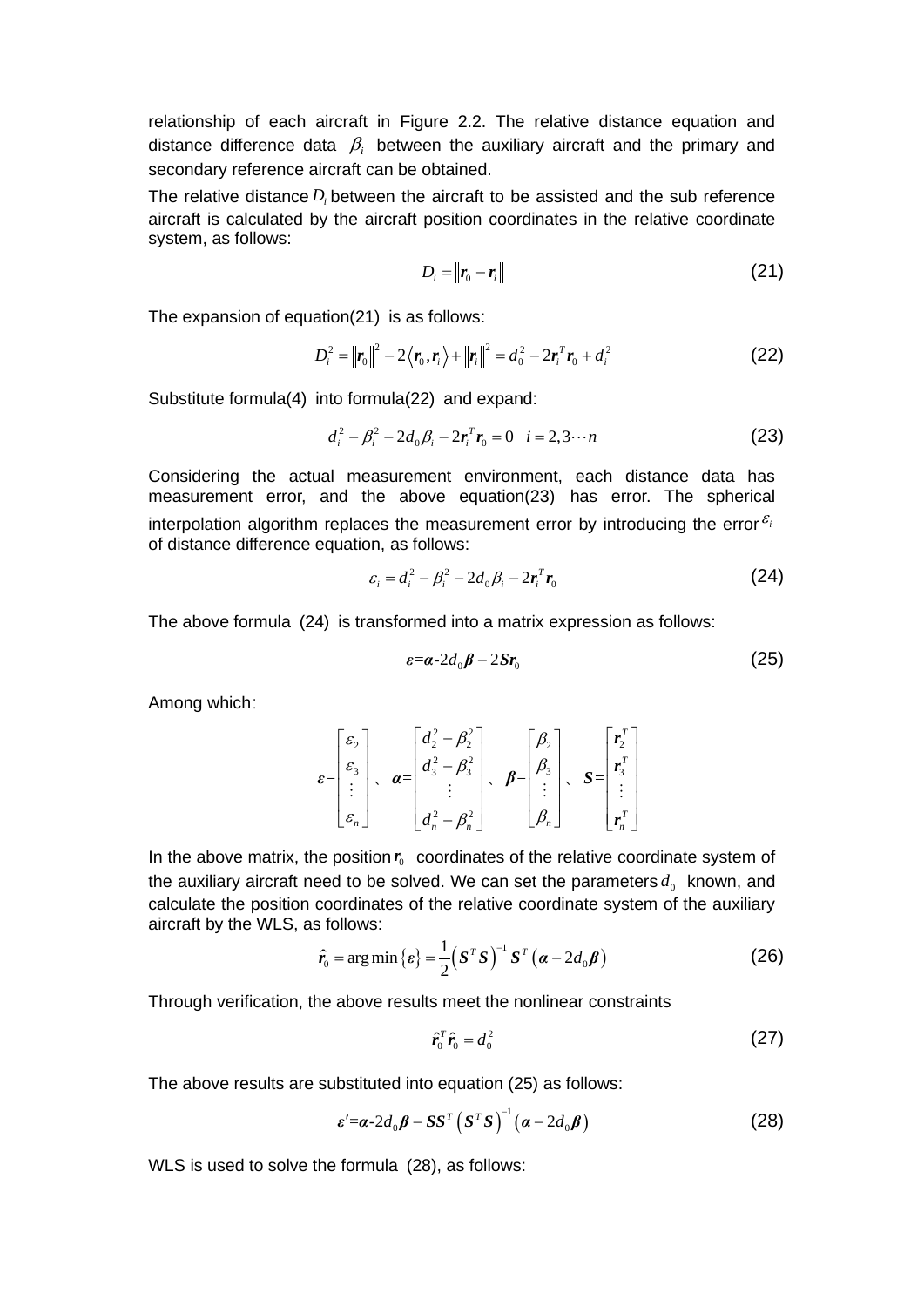$$
\hat{d}_0 = \arg\min \{\boldsymbol{\varepsilon}'\} = \frac{1}{2} \frac{\boldsymbol{\beta}^T \boldsymbol{E}^T \boldsymbol{E} \boldsymbol{\alpha}}{\boldsymbol{\beta}^T \boldsymbol{E}^T \boldsymbol{E} \boldsymbol{\beta}}
$$
(29)

Substituting the calculated data  $\hat{d}_0$  into equation (26), the three-dimensional position coordinates of the final aircraft to be assisted can be obtained as follows:

$$
\hat{r}_0 = \frac{1}{2} \left( \mathbf{S}^T \mathbf{S} \right)^{-1} \mathbf{S}^T \left( \boldsymbol{\alpha} - 2 \boldsymbol{\beta} \frac{\boldsymbol{\beta}^T \mathbf{E}^T \mathbf{E} \boldsymbol{\alpha}}{\boldsymbol{\beta}^T \mathbf{E}^T \mathbf{E} \boldsymbol{\beta}} \right)
$$
(30)

Among which,  $\boldsymbol{E} = \boldsymbol{I} - \boldsymbol{S} \left( \boldsymbol{S}^T \boldsymbol{S} \right)^{-1} \boldsymbol{S}^T$ 

$$
\begin{cases}\n x' = \hat{\mathbf{r}}_0(1) \\
 y' = \hat{\mathbf{r}}_0(2) \\
 z' = \hat{\mathbf{r}}_0(3)\n\end{cases}
$$
\n(31)

The position coordinates  $(x', y', z')$  of the aircraft to be assisted in the relative coordinate system are obtained by the above algorithm。

## **3 Experimental Research of Cooperative Navigation**

#### 3.1 Experimental Research Scheme

In order to verify the validity and reliability of the collaborative navigation algorithm proposed in this paper, a hardware simulation platform for collaborative navigation algorithm is established. The simulation and verification platform of the cluster flight cooperative navigation algorithm is mainly composed of STM32 module, UWB module, GNSS module and digital transmission module. By using the UWB module to measure the distance data between the aircraft; using the low-cost GNSS module to simulate the navigation information of the aircraft on-board; using the data transmission module to simultaneously transmit the data of multiple aircraft nodes to the terminal computer, all the above modules are connected to form an aircraft module node on the STM32 microcontroller module.



Figure3 Overall hardware module configuration diagram of cooperative navigation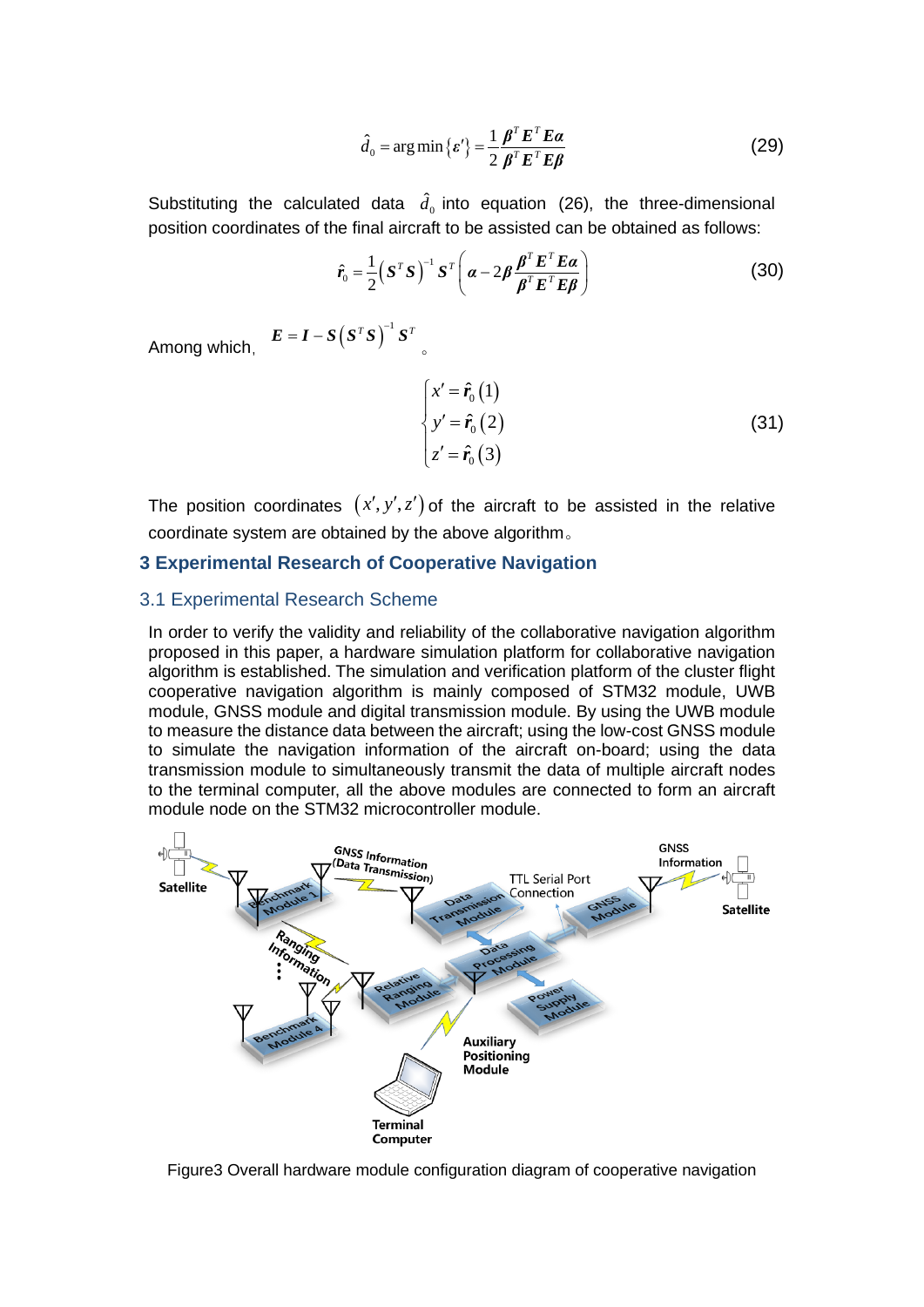#### 3.2 Performance of Cooperative Navigation Simulation

In the actual verification process, following the principle of static first dynamic, based on a small number of nodes, and setting the aircraft node to be located to be static, the performance and error of the designed algorithm are analyzed by collecting data. Then, the target node to be located is placed on the quadrotor, and the aircraft node to be positioned is dynamically driven by manipulating the quadrotor, and at the same time, the sensor data transmitted during the flight is received by the terminal computer to analyze and verify the collaborative navigation algorithm designed in this paper. Finally, the reference aircraft module node is also placed on the quadrotor aircraft, and the reference aircraft module node and the aircraft module node to be located are set to simultaneously fly in the cluster, and the sensor data generated during the above flight process is collected to verify and analyze the data to evaluate algorithm performance.







Figure 5-Relative distance between aircraft to be located and reference aircraft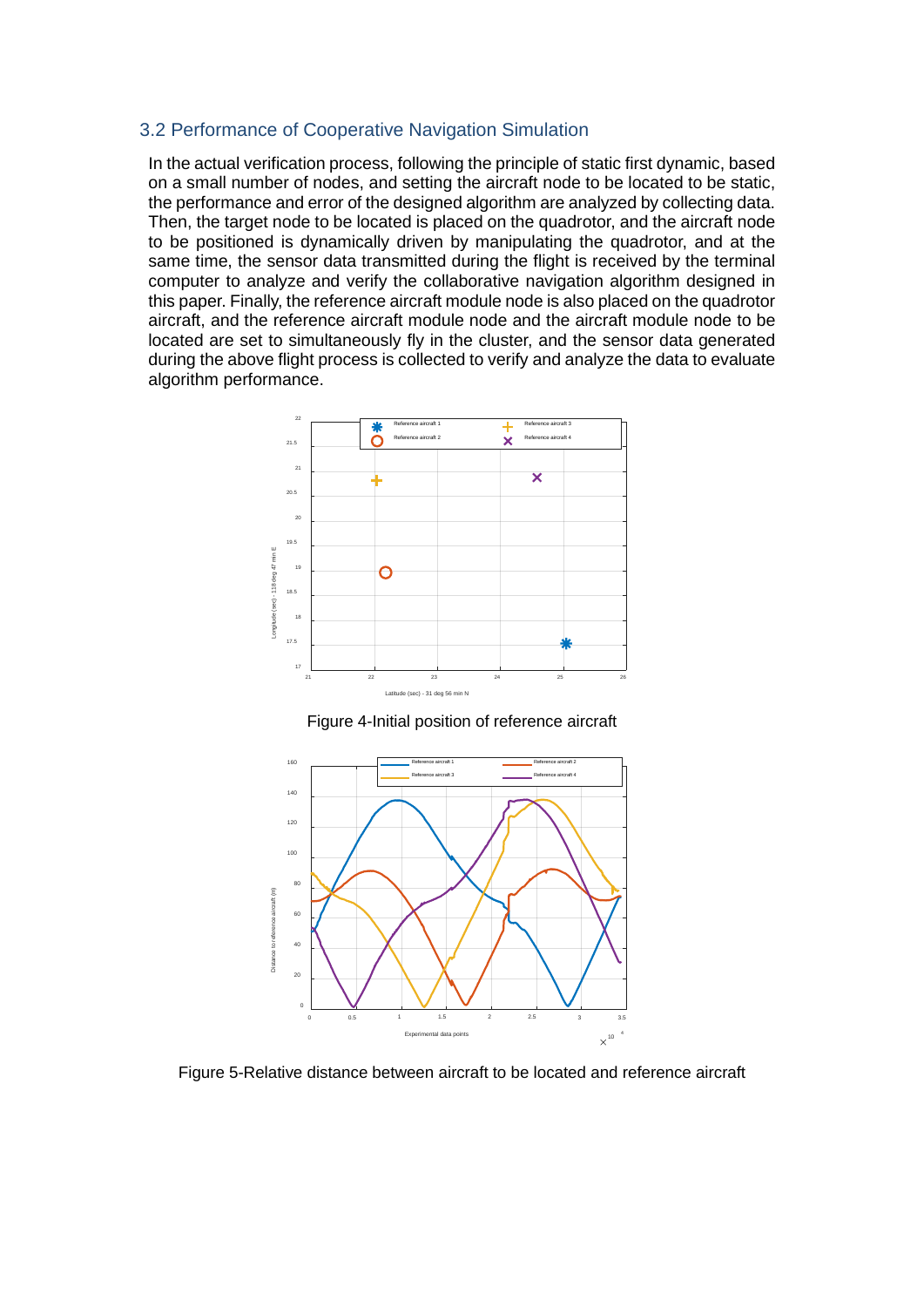

Fugure6 Cooperative navigation algorithm and standard mobile path

From the above results, because the reference aircraft module and the aircraft module to be located move at the same time, some abnormal data points appear in the process of relative distance data acquisition, resulting in some abnormal track points in the track solution curve and irregular solution track; At the same time, it also increases the relative distance measurement error, which leads to the increase of the solution error of the cooperative navigation algorithm.

In order to intuitively reflect the error of the collaborative navigation algorithm, the abscissa and ordinate position in this paper is accurate to the unit of seconds. From the coincidence results of the above calculated track and the standard GNSS track, the position error of the calculated track and the standard track is less than 0.5 seconds; Therefore, the cooperative positioning algorithm based on the relative distance information designed in this paper also has good accuracy in the environment of simultaneous movement of the reference aircraft and the aircraft to be located, and the accuracy can meet the navigation and positioning requirements of the low accuracy aircraft to be located in the aircraft cluster environment. The simulation results further verify the accuracy, effectiveness and reliability of the proposed algorithm in the field test environment.

To sum up, the cooperative navigation algorithm of cluster aircraft based on relative information designed in this paper is verified in two cases: the relative position of the reference aircraft module is fixed when the aircraft module to be located is moving, and the relative position of the reference aircraft module is fixed, and the reference aircraft module and the aircraft module to be located are moving at the same time. From the analysis results of the measured data, the collaborative positioning algorithm based on the relative distance information studied in this paper has high accuracy, which can meet the requirements of aircraft navigation and positioning with low accuracy in the actual cluster flight, and effectively verify the effectiveness and practicability of the algorithm designed in this paper in engineering.

The software simulation and the above-mentioned aircraft cluster flight test results show that the cluster aircraft cooperative navigation method based on the distance difference model designed in this paper can effectively utilize the sensor data in the cluster flight system to improve the overall cluster system navigation accuracy.

## **4 Conclusions**

In this paper, a platform for cooperative navigation of cluster aircraft based on relative measurement information is built, which is mainly composed of a hardware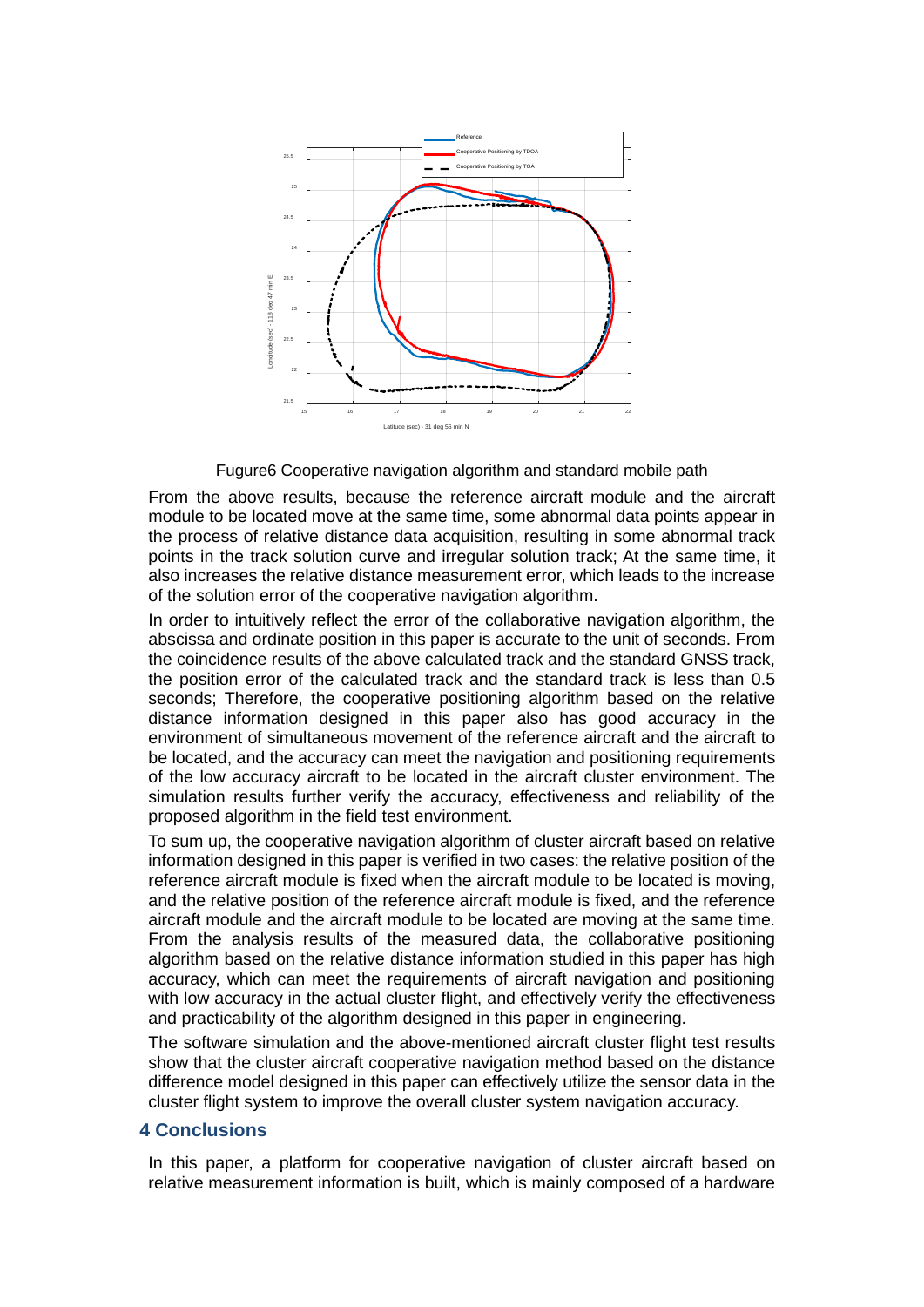simulation system for cooperative navigation based on relative distance information and a software simulation system for cooperative navigation based on relative measurement information. Firstly, the software modules of sensor parameter setting, cluster aircraft integrated display, navigation algorithm calculation error display and aircraft flight status display are designed and developed in the software simulation system. Through the simulation of relative measurement data, the verification of collaborative navigation algorithm based on relative measurement information is effectively supported. On this basis, this paper builds a hardware test and verification system composed of relative distance module, independent module, data transmission module and data processing module, and verifies the effectiveness and reliability of the cooperative navigation algorithm based on relative distance information through measured data acquisition and processing.

## **5 Acknowledgements**

This work was partially supported by the National Natural Science Foundation of China (Grant No. 62073163, 61703208, 61873125), the Foundation Research Project of Jiangsu Province (The Natural Science Foundation of Jiangsu Province, Grant No. BK20170815, BK20170767, BK20181291), the Fundamental Research Funds for the Central Universities(Grant No. NZ2020004, NZ2019007), the 111 Project(B20007), Supported by Shanghai Aerospace Science and Technology Innovation Fund(SAST2020-073, SAST2019-085), the National Key Research and Development Program of China (Grant No. 2019YFA0706003), Introduction plan of high end experts(G20200010142), the Science and Technology Innovation Project for the Selected Returned Overseas Chinese Scholars in Nanjing, the Foundation of Key Laboratory of Navigation, Guidance and Health-Management Technologies of Advanced Aircraft (Nanjing University of Aeronautics and Astronautics), Ministry of Industry and Information Technology, the Foundation of Engineering Research Center of Autonomous Control Technology of Aircraft (Nanjing University of Aeronautics and Astronautics), Ministry of Education, Jiangsu Key Laboratory "Internet of Things and Control Technologies"& the Priority Academic Program Development of Jiangsu Higher Education Institutions.

## **6 Contact Author Email Address**

rongwang@nuaa.edu.cn, dujunnan@nuaa.edu.cn

## **7 Copyright Statement**

The authors confirm that they, and/or their company or organization, hold copyright on all of the original material included in this paper. The authors also confirm that they have obtained permission, from the copyright holder of any third party material included in this paper, to publish it as part of their paper. The authors confirm that they give permission, or have obtained permission from the copyright holder of this paper, for the publication and distribution of this paper as part of the ICAS proceedings or as individual off-prints from the proceedings.

#### **References**

[1] Qu Y, Zhang Y. Cooperative localization against GPS signal loss in multiple UAVs flight[J]. *Journal of Systems Engineering and Electronics*, 2011,22(1):103–112.

[2] Zhou D. Zhang H, Pan Q, et al. An improved range parameterized square root cubature information filter algorithm for multi-UAV cooperative passive location[C]. IEEE International Conference on Information and Automation IEEE. 2015:1079-1084.

[3] Liu Y, Zhu Y. A collaborative integrity monitor algorithm for low space aviation under